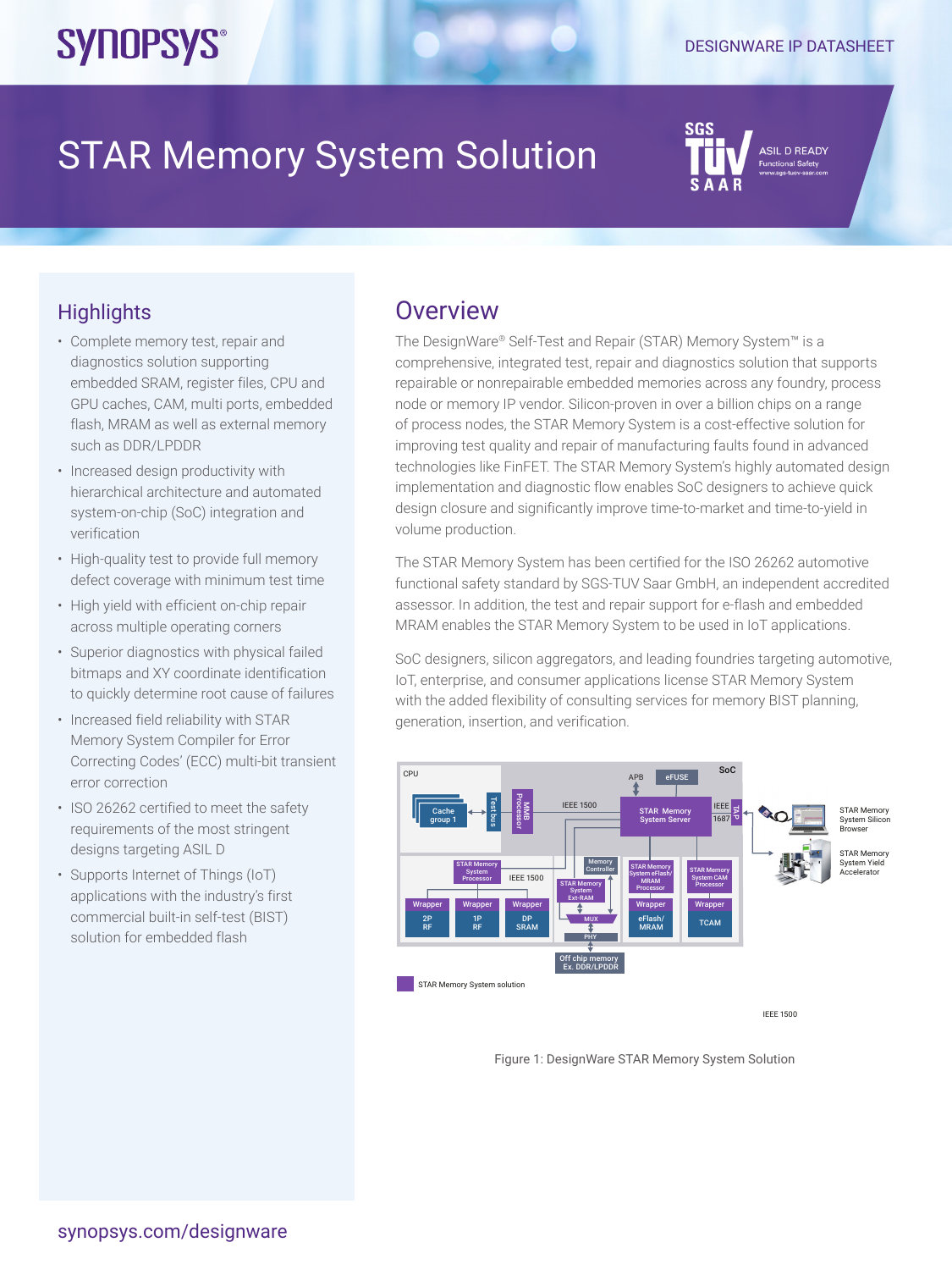

Figure 2: The DesignWare STAR Memory System helps save millions of dollars in recovered silicon, reduces test costs, and shortens time-to-volume

#### The STAR Memory System Solution consists of:

- Synthesizable test and repair register transfer level (RTL) IP
- STAR Memory System Design Acceleration (DA) scripts: Automates the planning, generation, insertion, and verification of test and repair RTL IP
- STAR Memory System Yield Accelerator: Automates the generation of tester ready patterns in WGL/STIL/SVF, test algorithm programmability and post silicon failure diagnostics and fault classification
- STAR Memory System Silicon Browser: Provides interactive silicon debug of memory using a personal computer or workstation
- STAR Memory System ECC: Automatically generates ECC Verilog code, testbenches and scripts for single-port and multiport SRAM memories
- STAR Memory System ext-RAM: Offers a high-coverage, cost-effective test and diagnostics solution for external memories such as DDR and LPDDR via JTAG, either during production or in-field test
- STAR Memory System CAM: Supports specialty content addressable memory (CAM) such as binary, ternary and XYCAMs with support for common CAM capabilities

#### Flexible, Open System

To provide STAR Memory System access to all memory developers, Synopsys offers a specialized memory description language called MASIS. The MASIS language, together with a MASIS compiler, simplifies and automates the process of creating and verifying memory views used by the STAR Memory System. By providing an open interface to the STAR Memory System, Synopsys extends the value of the system to all users regardless of whether or not they elect to use Synopsys memories (Figure 2).

#### High-Performance Core Support

The STAR Memory System allows at-speed test and repair of high-performance processor cores by using a preconfigured test bus, which provides access to the memories inside the core in test mode. The STAR Memory System uses this shared Multi-Memory Bus (MMB) to test memories and add memory test and repair logic outside the IP core to avoid any impact on processor core performance (Figure 1).

#### Test Algorithm Programmability

The STAR Memory System provides full test algorithm programmability. The STAR Memory System processor includes a BIST module to execute test algorithms. The default test algorithms in the BIST module can be replaced with new algorithms in the RTL or in silicon, and the user can program either their own custom algorithms or select from the comprehensive library of algorithms provided in the STAR Memory System.